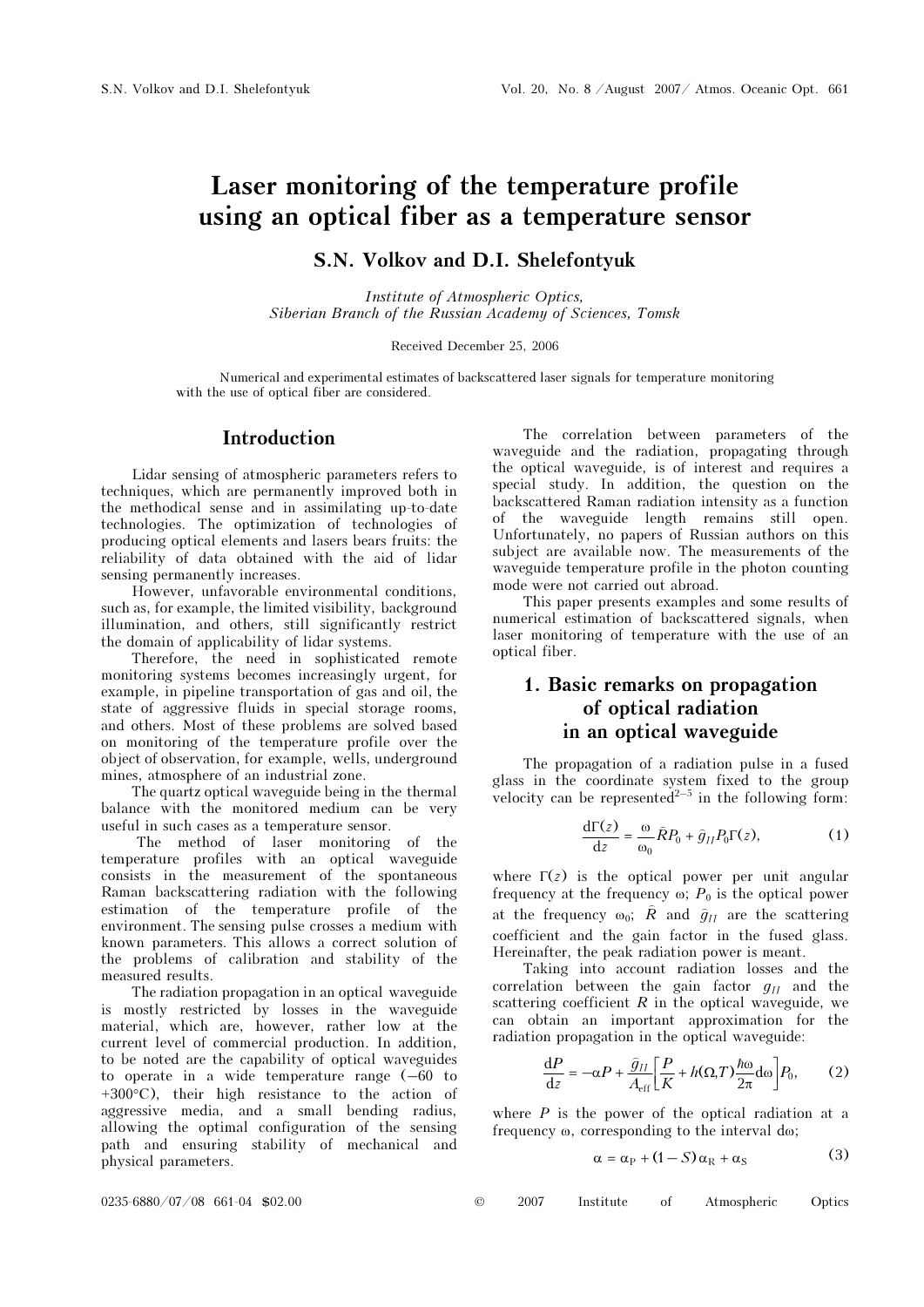is the extinction coefficient;  $\alpha_P$ ,  $\alpha_R$ , and  $\alpha_S$  are the absorption, Rayleigh scattering, and Raman scattering coefficients at a frequency  $\omega$  in the fused glass; S is the fraction of Rayleigh scattering in the optical waveguide in the forward and backward directions determined, for example, for a multimode optical waveguide with the stepwise refractive index as

$$
S = 0.38(NA)^2/n;
$$
 (4)

NA is the numerical aperture of the optical waveguide;  $n$  is the refractive index of the optical waveguide core;  $A_{\text{eff}}$  is the effective area of the optical waveguide;  $K$  is the coefficient ranging from 1 to 2 depending on depolarization of the radiation, propagating in the optical waveguide;

$$
\Omega = \omega_0 - \omega. \tag{5}
$$

The value of  $h(\Omega, T)$  from Eq. (2) can be determined as

$$
h(\Omega, T) = \begin{cases} \left(1 - e^{-\frac{\hbar\Omega}{kT}}\right)^{-1} \text{at } \Omega > 0 \quad (\equiv \text{St}(\Omega, T), \\ \left(e^{-\frac{\hbar\Omega}{kT}} - 1\right)^{-1} \text{at } \Omega < 0 \quad (\equiv \text{aSt}(\Omega, T), \end{cases} \tag{6}
$$

where  $\hbar$  is Planck's constant;  $k$  is the Boltzmann constant; T is temperature; St is the Stokes part of the spectrum, aSt is the anti-Stokes part.

The dependence of the absorption and scattering coefficients, as well as the gain factor for the Raman scattering and the effective waveguide area on the frequency ω can be written in the form

$$
\begin{cases}\n\alpha \propto \omega^4, \\
R \propto \omega^4, \\
\hat{g}_{II} \propto \omega, \\
A_{\text{eff}} \propto \frac{1}{\omega^2}, \\
\alpha_P \approx \alpha_R \gg \alpha_S.\n\end{cases} (7)
$$

The system of equations (2) can be solved based on well-known approximations.<sup>6</sup> However, to obtain more accurate qualitative estimates, taking into account the effects like temperature or spectral width of the optical radiation, we should pass on to numerical methods of solution.<sup>1</sup>

It is necessary to refine the physical grounds for compilation of the differential equation for the optical radiation power  $P_i$  at the frequency  $\omega_i$  in the system of equations (2): Raman scattering has the coherent nature, and the radiation of the contribution of this interaction propagates only in the same direction, whereas the contribution of spontaneous Raman scattering is identical for the direct and backward radiation propagation.

The system of equations (2) can be solved by various numerical methods, among which the fourthorder Runge-Kutta Method<sup>7</sup> characterized by a high

stability has gained the widest applicability. However, estimates obtained through the solution of the system (2) are computationally expensive. For most applied problems, it is sufficient to use simpler approximations, which allow fast obtaining of the necessary estimates for the scattered radiation power.

It should be noted that the given approximation describes the propagation of pulses with a length of about 1 ns in optical waveguides; the effects of fourphoton interaction and intrapulse interaction are neglected.

### 2. Calculations

The optical waveguide being in the thermal balance with the ambient medium can be considered as an extended temperature sensor. The anti-Stokes part of the Raman scattering spectrum is most sensitive to temperature variations.

The device for temperature laser monitoring using an optical fiber is shown schematically in Fig. 1.



Fig. 1. Measurement of backscattered radiation: laser 1; optical circulator 2; optical waveguide 3; spectral analyzer 4.

A short laser pulse is injected into the optical waveguide, and the backscattered radiation comes to the spectral analyzer. The optical circulator serves for the efficient matching of the radiation source and detector with the optical waveguide.

In the general case, the sensing pulse has a finite length. This leads to interaction of the backscattered radiation with the radiation propagating in the forward direction. Approximations neglecting this effect typically represent the pulse by a stepwise profile in the form of an additive sum of short pulses.

The calculations are performed for radiation with a wavelength of 1064 nm. The temporal profile of radiation is specified as a Gaussian curve at a width of 10 ns. Then the transition to the stepwise profile, consisting of independent steps with a 1-ns width, is performed. The estimates of the scattered anti-Stokes power of the radiation returning to the optical waveguide entrance are represented as an average photon flow  $(\text{rate} = {\text{rate}_i})$  in 1-m strobes for a frequency shift of  $440 \text{ cm}^{-1}$  from the fundamental line:

rate = 
$$
\frac{E_i}{\hbar \omega_i}
$$
 (*i* = 0, 1, ..., *n*). (8)

The width of the spectral interval was taken equal to  $10 \text{ cm}^{-1}$ . The calculations were performed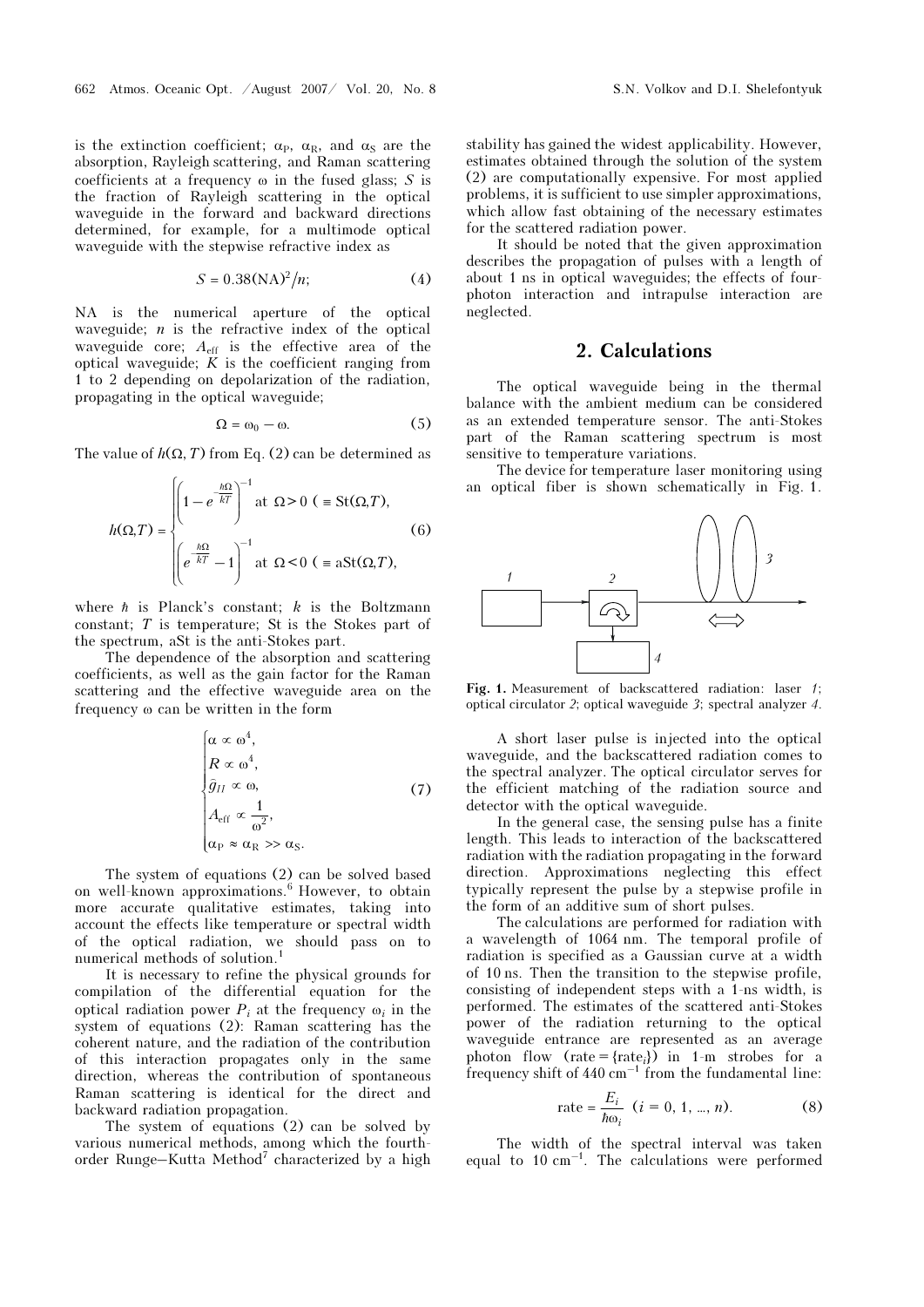for the optical waveguide of the pure quartz. The waveguide diameter was taken equal to 50 μm. Radiation losses associated with the matching of the radiation sources with the waveguide, as well as the detector with the waveguide, were neglected.

Figure 2 shows the average photon flow in the 1-m strobe from a distance of 1000 m as a function of the peak power of the radiation source for the pure-quartz waveguide.



Fig. 2. Average photon flow in a 1-m strobe from the distance of 1000 m in the quartz optical waveguide.

The second peak in the plot corresponds to the influence of the increasing wings in the input radiation pulse. The energy from the pulse center is efficiently transported into higher orders of the Raman scattering spectrum.

#### 3. Experiment

Based on previous model calculations, we have conducted the experiment on the temperature profile reconstruction using a quartz optical waveguide as a temperature sensor. Figure 3 shows the temperature profile reconstructed from the experimental data.



Fig. 3. Reconstructed temperature profile for a waveguide fragment spaced by 250 m from the beginning of the optical waveguide.

A KP L2G-II quartz optical waveguide of 200 μm in diameter and of 525 m in length was used as a temperature sensor. A waveguide fragment of 40 m in length spaced by 250 m from the beginning of the optical waveguide was subjected to cooling and heating during the experiment.

In the experiment, we used the optical setup based on a compact double lens polychromator. The polychromator is constructed by the autocollimation scheme with the optical waveguide coupler on MS Gelios-44 2/58.6 objectives with the use of plane ruled gratings with the parameters: 1200 lines/mm and 30×60 mm. For the optical coupler, a KP L2G-II quartz optical waveguide of 200 μm in diameter was used as entrance and exit slits of the polychromator. The optical waveguides in the polychromator were arranged so that two areas centered relative to the Stokes and anti-Stokes frequency shifts of  $440 \text{ cm}^{-1}$  in the Raman spectrum stand out in the spectrum of the scattered radiation.

An ILTI-407b laser with a wavelength of 532 nm, a pulse duration of 10 ns, and a pulse repetition frequency of 25 Hz was used as a source of radiation.

 The backscattered radiation was recorded in the photon counting mode. The radiation from the output of the double polychromator came to two Hamamatsu PMTs. Then, after amplification and discrimination by level, signals were applied to the input of the photon counter. The PMT time resolution parameters and the photon counter parameters have allowed the measurements to be conducted in the 1-m strobes.

 The program control for the photon counter and the data acquisition was performed using a PC-386 computer.

The experimental data were processed in the following order:

(a) measured signals were corrected for miscounts;

(b) signals were corrected for the PMT aftereffect;

(c) the background level was determined and subtracted from signals;

(d) variances of corrected signals were estimated. Estimates, based on the asymptotic property of the signals described by the Poisson statistics, namely, average is equal to variance, were used as initial estimates of the signal variance;

(e) signals were processed using the method of optimal linear regression<sup>8</sup>; then strobe-average signals and errors of reconstruction were found;

(f) the temperature profile was reconstructed from the pre-processed data.

To reconstruct the temperature profile at the waveguide fragment, the following approximation was used:

$$
T(i) = \frac{C_1}{C_2 - \ln\left(\frac{P_{\text{ast}}(250 + i)}{P_{\text{st}}(250 + i)}\right) - C_3 i} \quad (i = 0, 1, ..., 126), (9)
$$

where  $C_1 = 630$ ,  $C_2 = 0.51$ ,  $C_3 = 0.0021$ . Of interest is the last constant, the necessity in the use of which is caused by the presence of variance in the rate of an electromagnetic wave propagation in the waveguide material.